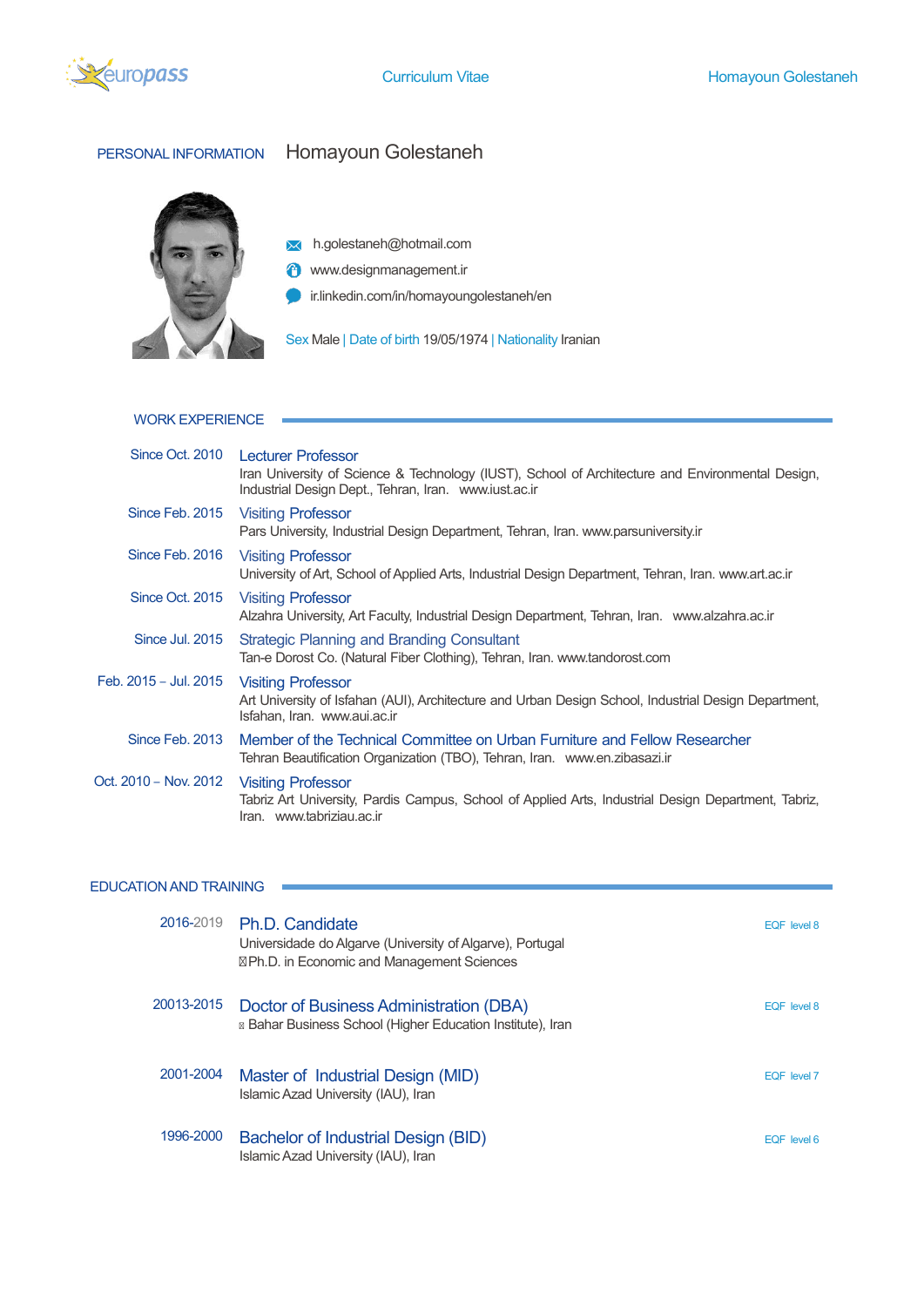

#### PERSONAL SKILLS

| Mother tongue(s)  | Farsi (Persian)      |         |                    |                   |                |
|-------------------|----------------------|---------|--------------------|-------------------|----------------|
| Other language(s) | <b>UNDERSTANDING</b> |         |                    | <b>SPEAKING</b>   | <b>WRITING</b> |
|                   | Listening            | Reading | Spoken interaction | Spoken production |                |
| English           | C1                   | C1      | C1                 |                   | С1             |

#### ADDITIONAL INFORMATION

#### Publications Books

- Visual and Analytical Study of Urban Furniture Elements: Phone Booth. 2012. 978-600-5172-77-5
- Visual and Analytical Study of Urban Furniture Elements: Mailbox. 2012. 978-600-5172-84-3
- Visual and Analytical Study of Urban Furniture Elements: Pedestrian bridge. 2013. 978-600-5172-85-0
- Visual and Analytical Study of Urban Furniture Elements: Urban fountains. 2013. 978-600-5172-87-4
- Visual and Analytical Study of Urban Furniture Elements: Subway entrances. 2013. 978-600-5172-86-7
- From concept to consumer (Phil Baker) Translation to Farsi (Co-Translator with A. Zahedi), 2012.

#### Papers

- Sustainability in Design (Paper), In: DAL journal of design. (with A. Zahedi), 2017.
- The Impact of Ergonomics in Customer Decision Making Process, presented in CIDC (with H. Mosaddad), 2017.
- Value of Nature for Cities: Role of Ecosystems Services in Codification of Urban Management Policies, presented in IRANSDC, 2016.
- Strategies Using ICT in Formulating a Model for Beautification of Tehran Metropolis, (with N. Koleini), 2016.
- Creating an Enjoyable Experience: A Common Language for Service Design, presented in IRANSDC, 2015.
- Investigating the Role of Service Design in Effectiveness of Service Marketing Performance, IRANSDC (with A. Zahedi). 2015.
- Study of Factors Affecting on the Service Quality Assessment, Presented in IRANSDC (with H. Mosaddad), 2015.
- Customer Experience: The New Phenomenon in Strategic Marketing. Presented in CSSM, 2014.
- Design Thinking, Design Strategy and Innovation (Paper). 2014.
- Integrating the Functions of Urban Furniture in Anatomy of Urban Landscape, In Life, city, beauty: journal of Tehran Beautification Organization (with H. Mosaddad), 2013.
- Structured Conceptual Method for the Emotional Design (Paper). 2013.
- Systems Thinking and Designing Product-Service Systems (Paper). 2013.
- The Quiddity of Enjoyable Experiences. Presented in UX Tehran, 2013.
- A study of Idea Generation Method in Research-based Design. Presented in the National Conference of Design (NCDT), Tabriz, Iran, 2012.
- New Prototyping and Prefabrication Processes in Industrial Design. Presented in the National Conference of Design (NCDT), Tabriz, Iran, (with M. Khorram) 2012.
- Investigating the Role of Design Thinking in Design Management (Paper). 2012.

#### Researches

- Improving the Efficiency and Safety of Urban Furniture with an Approach to Exploitation in Crisis Situations. An Applied Research-Strategic Plan for Tehran Beautification Organization (TBO), 2017.
- Investigating Realization Strategies of Urban Furniture Projects. Research Project for Tehran Beautification Organization (TBO). 2015-2016.
- Identifying Strategies Using ICT, To Develop a Model for Tehran Beautification. Research Project for Tehran Beautification Organization (TBO). 2015.